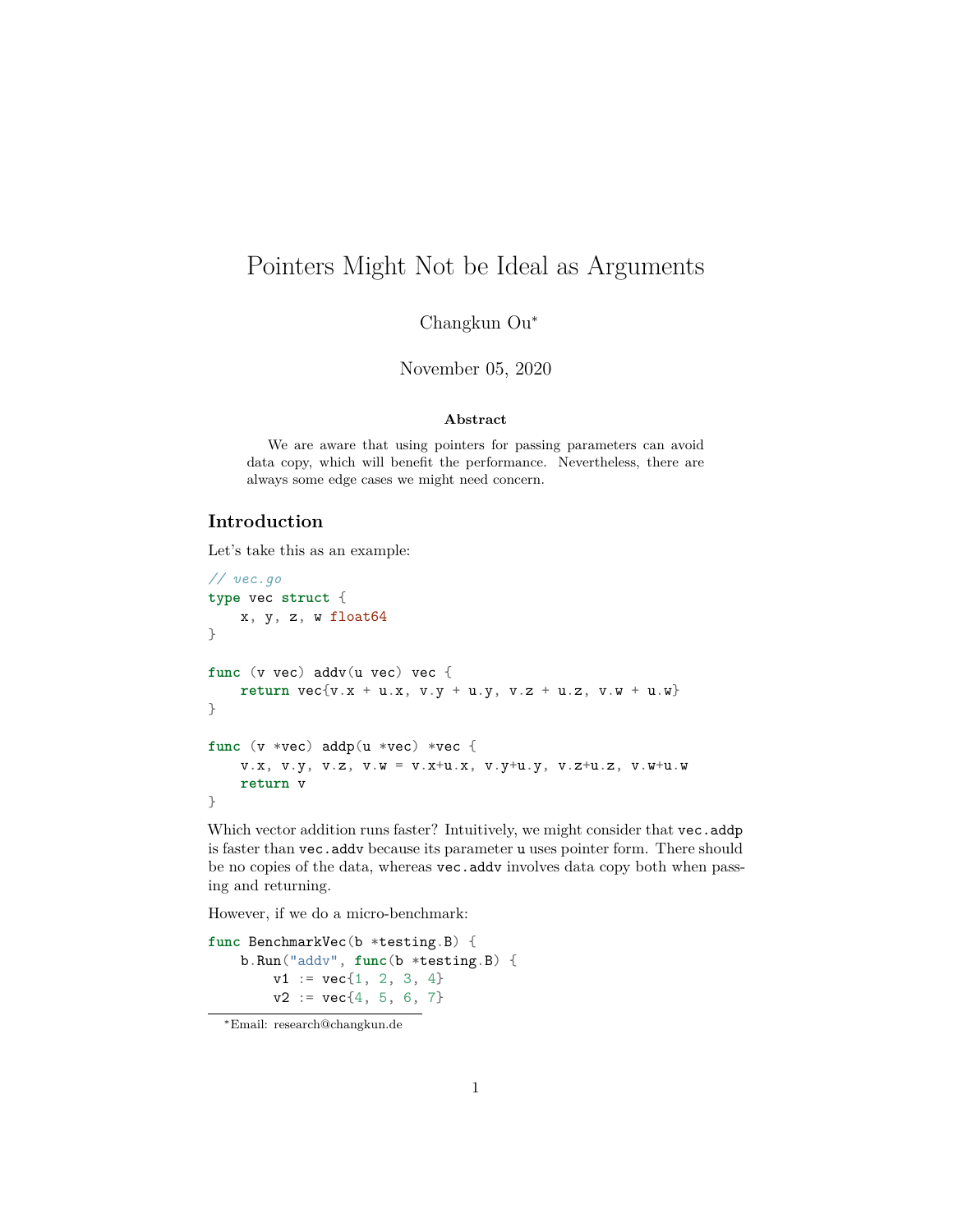```
b.ReportAllocs()
        b.ResetTimer()
        for i := 0; i < b.N; i++ {
            if i%2 == 0 {
                v1 = v1.addv(v2)} else {
                v2 = v2.addv(v1)}
        }
    })
    b.Run("addp", func(b *testing.B) {
        v1 := kvec{1}, 2, 3, 4v2 := kvec{4}, 5, 6, 7b.ReportAllocs()
        b.ResetTimer()
        for i := 0; i < b.N; i++ {
            if i\frac{1}{2} = 0 {
                v1 = v1.addp(v2)} else {
                v2 = v2.addp(v1)}
        }
    })
}
And run as follows:
```

```
$ perflock -governor 80% go test -v -run=none -bench=. -count=10 | \
    tee new.txt
$ benchstat new.txt
```
The benchstat will give you the following result:

name time/op Vec/addv-16 0.25ns ± 2% Vec/addp-16 2.20ns ± 0% name alloc/op Vec/addv-16 0.00B Vec/addp-16 0.00B name allocs/op Vec/addv-16 0.00 Vec/addp-16 0.00 How is this happening?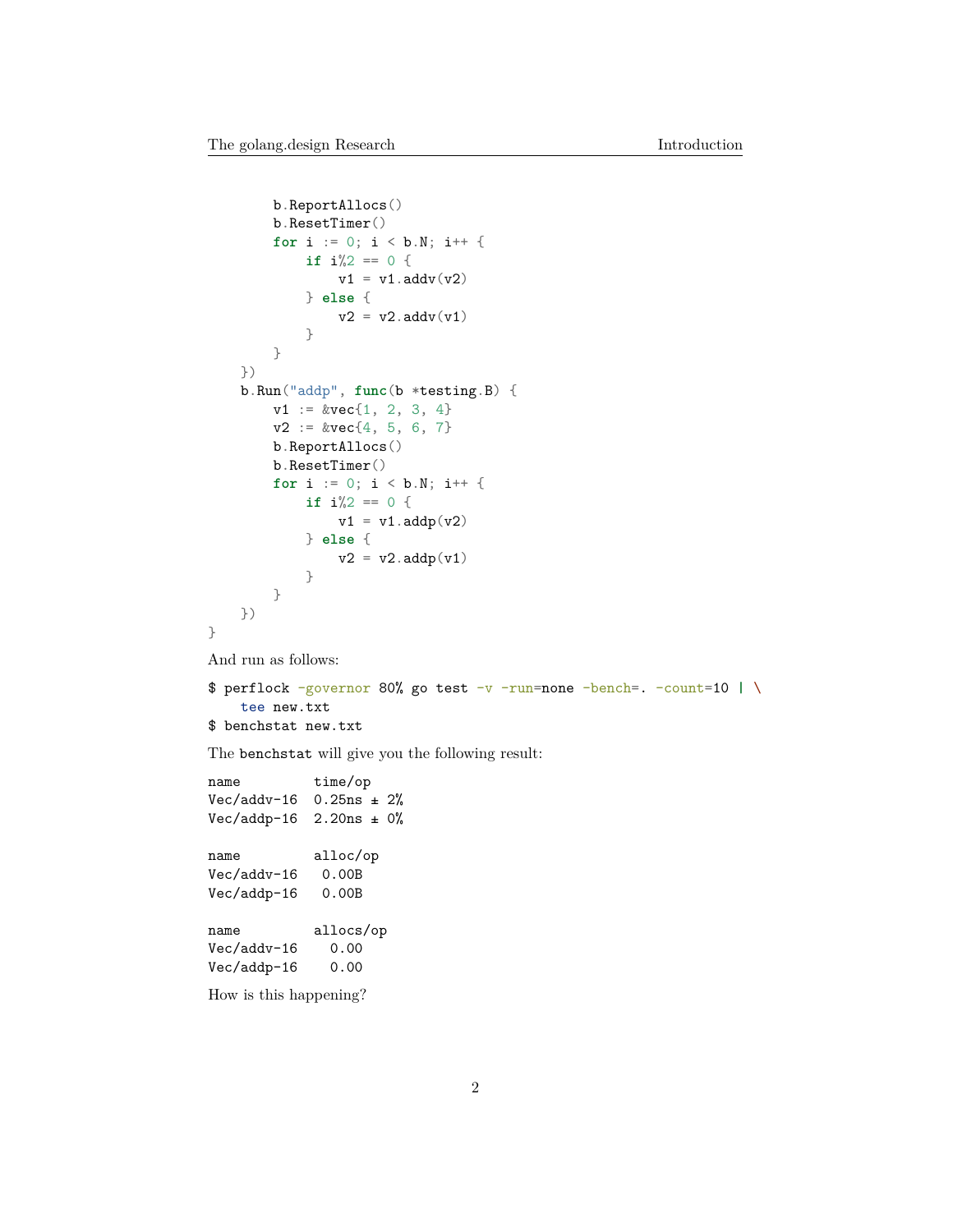#### **Inlining Optimization**

This is all because of compiler optimization, and mostly because of inlining.

If we disable inline[\[1](#page-8-0)] [\[2](#page-9-0)] from the addv and addp:

```
//go:noinline
func (v vec) addv(u vec) vec {
    return vec{v}.x + u.x, v. y + u. y, v. z + u. z, v. w + u. w}
}
//go:noinline
func (v *vec) addp(u *vec) *vec {
    v.x, v.y, v.z, v.w = v.x+u.x, v.y+u.y, v.z+u.z, v.w+u.w
    return v
}
```
Then run the benchmark and compare the perf with the previous one:

```
$ perflock -governor 80% go test -v -run=none -bench=. -count=10 | \
   tee old.txt
$ benchstat old.txt new.txt
name old time/op new time/op delta
Vec/addv-16 4.99ns ± 1% 0.25ns ± 2% -95.05% (p=0.000 n=9+10)
Vec/addp-16 3.35ns ± 1% 2.20ns ± 0% -34.37% (p=0.000 n=10+8)
```
The inline optimization transforms the vec.addv:

 $v1 := vec{1, 2, 3, 4}$  $v2 := vec{4, 5, 6, 7}$  $v1 = v1.addv(v2)$ 

to a direct assign statement:

 $v1 := vec{1, 2, 3, 4}$  $v2 := vec{4, 5, 6, 7}$  $v1 = vec{1+4, 2+5, 3+6, 4+7}$ 

And for the vec.addp's case:

 $v1 := kvec{1}, 2, 3, 4$  $v2 := kvec{4, 5, 6, 7}$  $v1 = v1.addp(v2)$ 

to a direct manipulation:

 $v1 := vec{1, 2, 3, 4}$  $v2 := vec{4, 5, 6, 7}$ v1.x, v1.y, v1.z, v1.w = v1.x+v2.x, v1.y+v2.y, v1.z+v2.z, v1.w+v2.w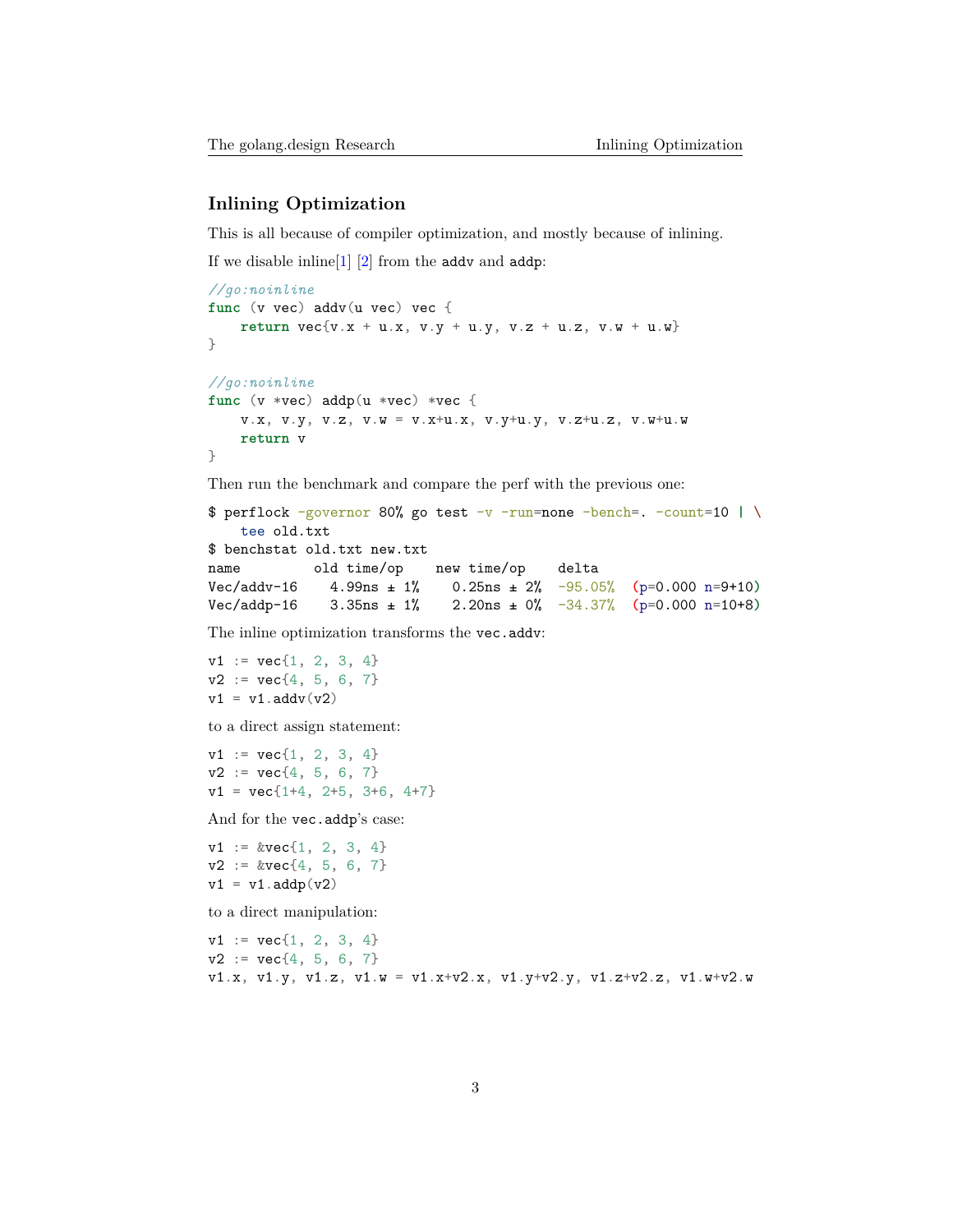#### **Addressing Modes**

If we check the compiled assembly, the reason reveals quickly:

\$ mkdir asm **&&** go tool compile -S vec.go > asm/vec.s

The dumped assumbly code is as follows:

```
"".vec.addv STEXT nosplit size=89 args=0x60 locals=0x0 funcid=0x0
   0x0000 00000 (vec.go:7) TEXT "".vec.addv(SB), NOSPLIT|ABIInternal, $0-96
   0x0000 00000 0x (vec.go:7) FUNCDATA $0, gclocals\cdots (SB)
   0x0000 00000 (vec.go:7) FUNCDATA $1, gclocals\cdots (SB)
   0x0000 00000 (vec.go:8) MOVSD "".u+40(SP), X0
   0x0006 00006 (vec.go:8) MOVSD "".v+8(SP), X1
   0x000c 00012 (vec.go:8) ADDSD X1, X0
   0x0010 00016 (vec.go:8) MOVSD X0, "".~r1+72(SP)
   0x0016 00022 (vec.go:8) MOVSD "".u+48(SP), X0
   0x001c 00028 (vec.go:8) MOVSD "".v+16(SP), X1
   0x0022 00034 (vec.go:8) ADDSD X1, X0
   0x0026 00038 (vec.go:8) MOVSD X0, "".~r1+80(SP)
   0x002c 00044 (vec.go:8) MOVSD "".u+56(SP), X0
   0x0032 00050 (vec.go:8) MOVSD "".v+24(SP), X1
   0x0038 00056 (vec.go:8) ADDSD X1, X0
   0x003c 00060 (vec.go:8) MOVSD X0, "".~r1+88(SP)
   0x0042 00066 (vec.go:8) MOVSD "".u+64(SP), X0
   0x0048 00072 (vec.go:8) MOVSD "".v+32(SP), X1
   0x004e 00078 (vec.go:8) ADDSD X1, X0
   0x0052 00082 (vec.go:8) MOVSD X0, "".~r1+96(SP)
   0x0058 00088 (vec.go:8) RET
"".(*vec).addp STEXT nosplit size=73 args=0x18 locals=0x0 funcid=0x0
   0x0000 00000 (vec.go:11) TEXT "".(*vec).addp(SB), NOSPLIT|ABIInternal, $0-24
   0x0000 00000 (vec.go:11) FUNCDATA $0, gclocals·...(SB)
   0x0000 00000 (vec.go:11) FUNCDATA $1, gclocals·...(SB)
   0x0000 00000 (vec.go:12) MOVQ "".u+16(SP), AX
   0x0005 00005 (vec.go:12) MOVSD (AX), X0
   0x0009 00009 (vec.go:12) MOVQ "".v+8(SP), CX
   0x000e 00014 (vec.go:12) ADDSD (CX), X0
   0x0012 00018 (vec.go:12) MOVSD 8(AX), X1
   0x0017 00023 (vec.go:12) ADDSD 8(CX), X1
   0x001c 00028 (vec.go:12) MOVSD 16(CX), X2
   0x0021 00033 (vec.go:12) ADDSD 16(AX), X2
   0x0026 00038 (vec.go:12) MOVSD 24(AX), X3
   0x002b 00043 (vec.go:12) ADDSD 24(CX), X3
   0x0030 00048 (vec.go:12) MOVSD X0, (CX)
   0x0034 00052 (vec.go:12) MOVSD X1, 8(CX)
   0x0039 00057 (vec.go:12) MOVSD X2, 16(CX)
   0x003e 00062 (vec.go:12) MOVSD X3, 24(CX)
```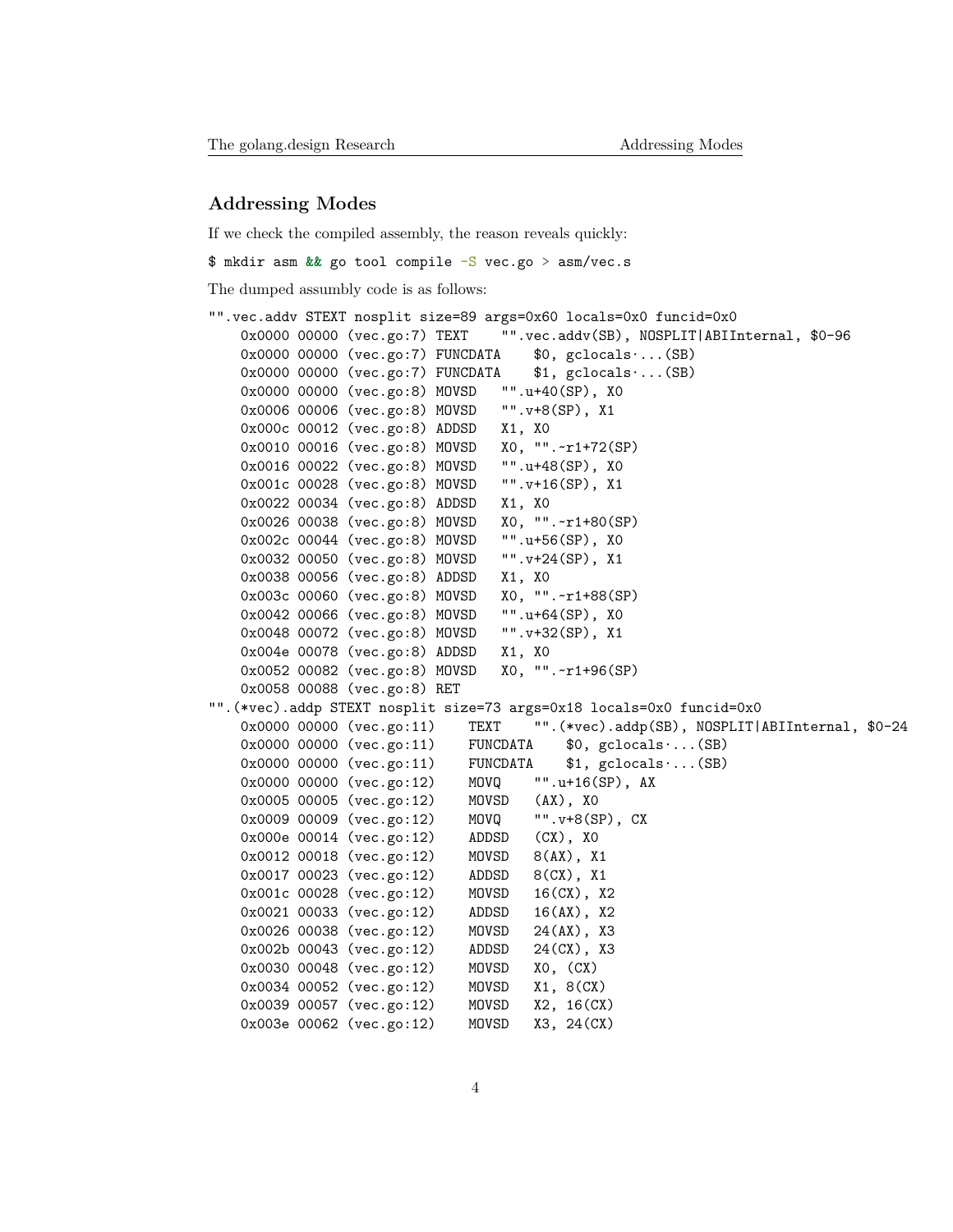0x0043 00067 (vec.go:13) MOVQ CX, "".~r1+24(SP) 0x0048 00072 (vec.go:13) RET

The addv implementation uses values from the previous stack frame and writes the result directly to the return; whereas addp needs  $MOVQ[3] [4] [5]$  $MOVQ[3] [4] [5]$  $MOVQ[3] [4] [5]$  $MOVQ[3] [4] [5]$  $MOVQ[3] [4] [5]$  $MOVQ[3] [4] [5]$  $MOVQ[3] [4] [5]$  that copies the parameter to different registers (e.g., copy pointers to AX and CX), then write back when returning. Therefore, with inline disabled, the reason that addv is slower than addp is caused by different memory access pattern.

#### **Conclusion**

Can pass by value always faster than pass by pointer? We could do a further test. But this time, we need use a generator to generate all possible cases. Here is how we could do it:

```
// gen.go
// +build ignore
package main
import (
    "bytes"
    "fmt"
    "go/format"
    "io/ioutil"
    "strings"
    "text/template"
)
var (
    head = `// Code generated by go run gen.go; DO NOT EDIT.
package fields_test
import "testing"
`
    structTmpl = template.Must(template.New("ss").Parse(`
type {{.Name}} struct {
    {{.Properties}}
}
func (s {{.Name}}) addv(ss {{.Name}}) {{.Name}} {
    return {{.Name}}{
        {{.Addv}}
    }
}
```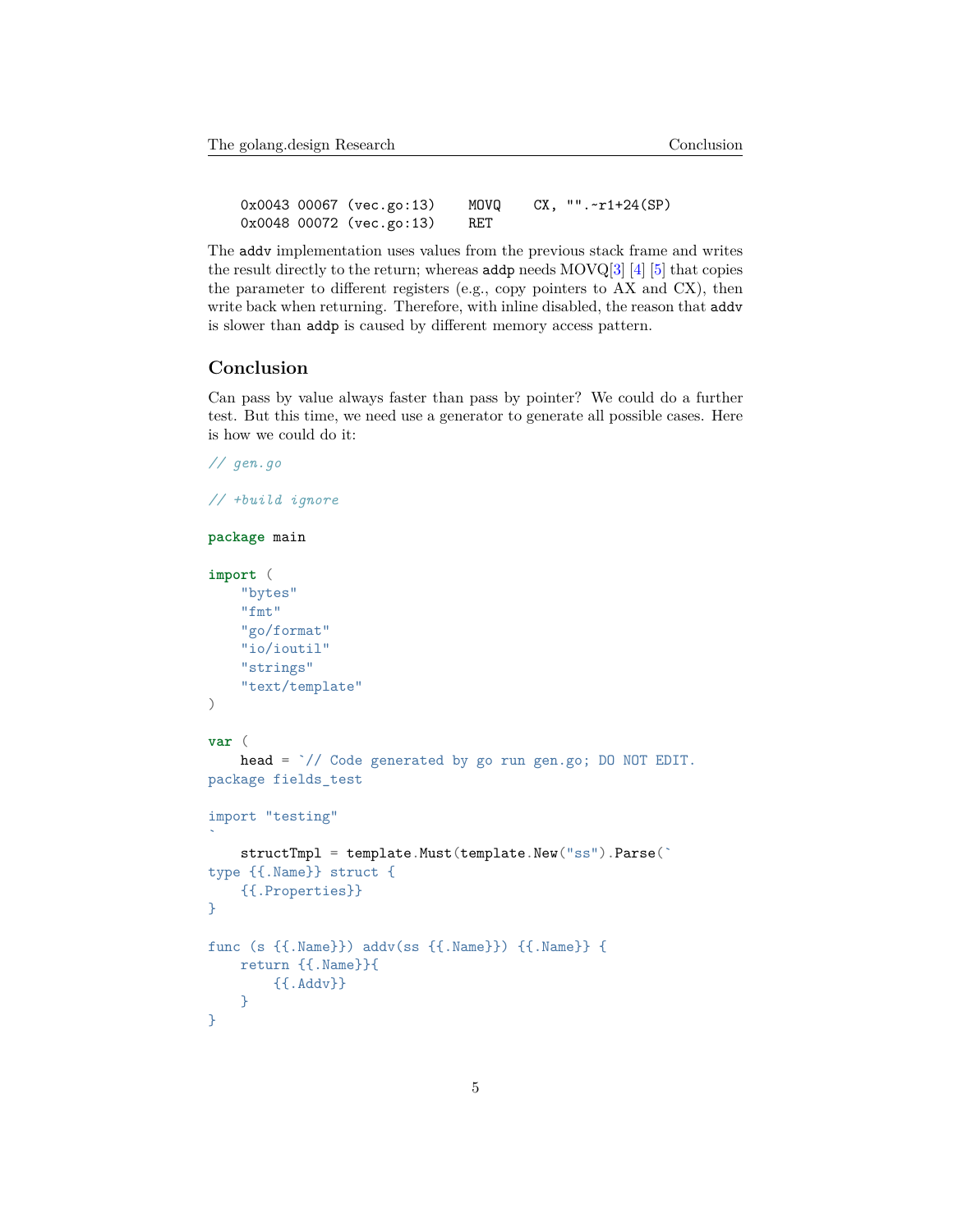```
func (s *{{.Name}}) addp(ss *{{.Name}}) *{{.Name}} {
    {{.Addp}}
    return s
}
\cdot))
    benchHead = \text{`func} BenchmarkVec(b *testing.B) {\text{`}\text{benchTail} = \text{``}benchBody = template.Must(template.New("bench").Parse(`
    b.Run("addv-{{.Name}}", func(b *testing.B) {
        {{.InitV}}
        b.ResetTimer()
        for i := 0; i < b.N; i++if i\frac{1}{2} = 0 {
                v1 = v1.addv(v2)} else {
                v2 = v2.addv(v1)}
        }
    })
    b.Run("addp-{{.Name}}", func(b *testing.B) {
        {{.InitP}}
        b.ResetTimer()
        for i := 0; i < b.N; i++ {
            if i\frac{0}{2} = 0 {
                v1 = v1.addp(v2)} else {
                v2 = v2.addp(v1)}
        }
    })
`))
\left( \right)type structFields struct {
    Name string
    Properties string
    Addv string
    Addp string
}
type benchFields struct {
    Name string
    InitV string
    InitP string
}
func main() {
```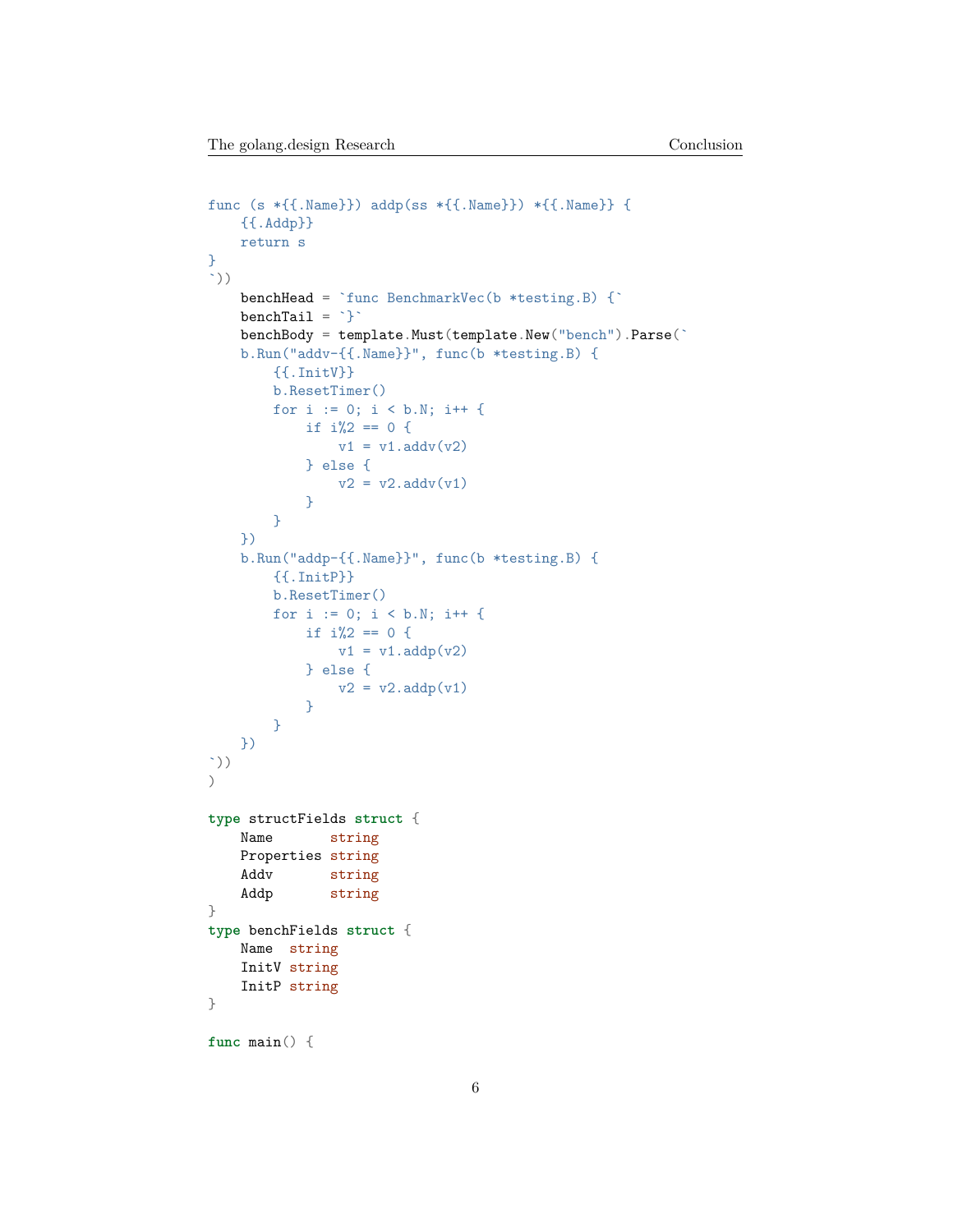```
w := new(bytes.Buffer)
    w.WriteString(head)
    N := 10for i := 0; i < N; i++ {
        var (
            ps = []string{}adv = []string{}adpl = []string{}adpr = []string{}\lambdafor j := 0; j <= i; j++ {
            ps = append(ps, frt.Sprint(f''x%d\tfloat64", i))adv = append(adv, frnt.Sprint(f("s.x%d + ss.x%d, ", j, j)))adpl = append(adpl, frt.Sprint(f("s.x%d", j))adpr = append(adpr, frnt.Sprintf("s.x%d + ss.x%d", j, j))}
        err := structTmpl.Execute(w, structFields{
            Name: fmt.Sprintf("s%d", i),
            Properties: strings.Join(ps, "\n"),
            Addv: strings.Join(adv, "\n\n\sqrt{n}"),
            Addp: strings.Join(adpl, ",") + " = " +
                strings.Join(adpr, ","),
        })
        if err != nil {
            panic(err)
        }
    }
    w.WriteString(benchHead)
    for i := 0; i < N; i++ {
        nums1, nums2 := []string{}, []string{}for j := 0; j <= i; j++ {
            nums1 = append(nums1, fmt.Sprintf("%d", j))
            nums2 = append(nums2, fmt.Sprintf("%d", j+i))
        }
        numstr1 := strings.Join(nums1, ", ")
        numstr2 := strings.Join(nums2, ", ")
        err := benchBody.Execute(w, benchFields{
            Name: fmt.Sprintf("s%d", i),
            InitV: fmt.Sprintf(\forall 1 := s\%d\{\%s\}v2 := s\%d\{\%s\}, i, numstr1, i, numstr2),
            InitP: fmt.Sprintf(\check{v}1 := &s%d{%s}
            v2 := \&s\%d\{\%s\}, i, numstr1, i, numstr2),
```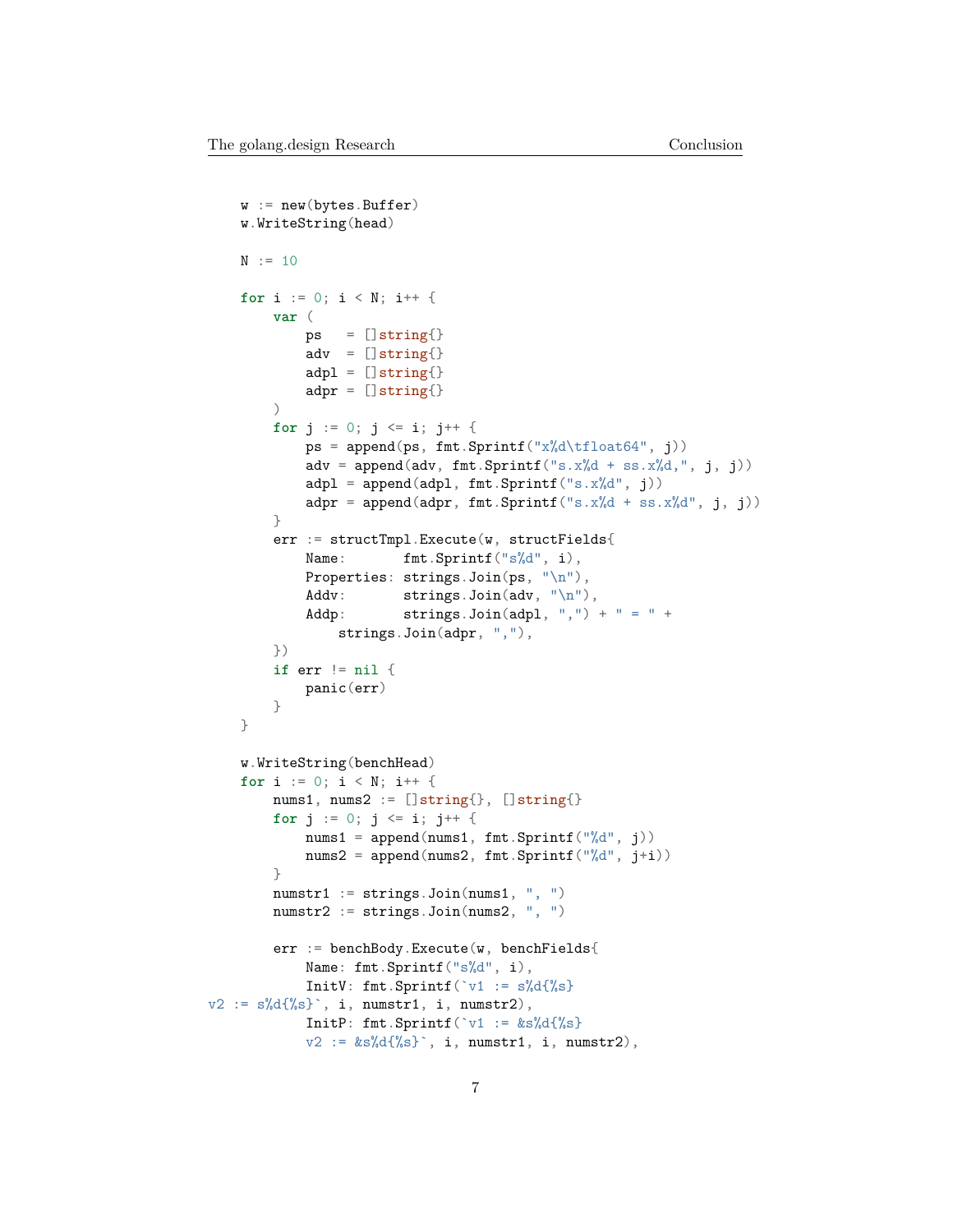}

```
})
    if err != nil {
        panic(err)
    }
}
w.WriteString(benchTail)
out, err := format.Source(w.Bytes())
if err != nil {
    panic(err)
}
err = ioutil.WriteFile("impl_test.go", out, 0660)
if err != nil {
    panic(err)
}
```
If we generate our test code and perform the same benchmark procedure again:

```
$ go generate
$ perflock -governor 80% go test -v -run=none -bench=. -count=10 | \
    tee inline.txt
$ benchstat inline.txt
name time/op
Vec/addv-s0-16 0.25ns \pm 0%
Vec/addp-s0-16 2.20ns \pm 0%
Vec/addv-s1-16 0.49ns \pm 1%
Vec/addp-s1-16 2.20ns ± 0%
Vec/addv-s2-16 0.25ns \pm 1%
Vec/addp-s2-16 2.20ns ± 0%
Vec/addv-s3-16 0.49ns ± 2%
Vec/addp-s3-16 2.21ns \pm 1%
Vec/addv-s4-16 8.29ns ± 0%
Vec/addp-s4-16 2.37ns \pm 1%
Vec/addv-s5-16 9.06ns ± 1%
Vec/addp-s5-16 2.74ns ± 1%
Vec/addv-s6-16 9.9ns \pm 0%
Vec/addp-s6-16 3.17ns \pm 0%
Vec/addv-s7-16 10.9ns \pm 1%
Vec/addp-s7-16 3.27ns \pm 1%
Vec/addv-s8-16 11.4ns ± 0%
Vec/addp-s8-16 3.29ns ± 0%
Vec/addv-s9-16 13.4ns \pm 1%
Vec/addp-s9-16 3.37ns ± 0%
```
We could even further try a version that disables inline:

structTmpl = template.Must(template.New("ss").Parse(`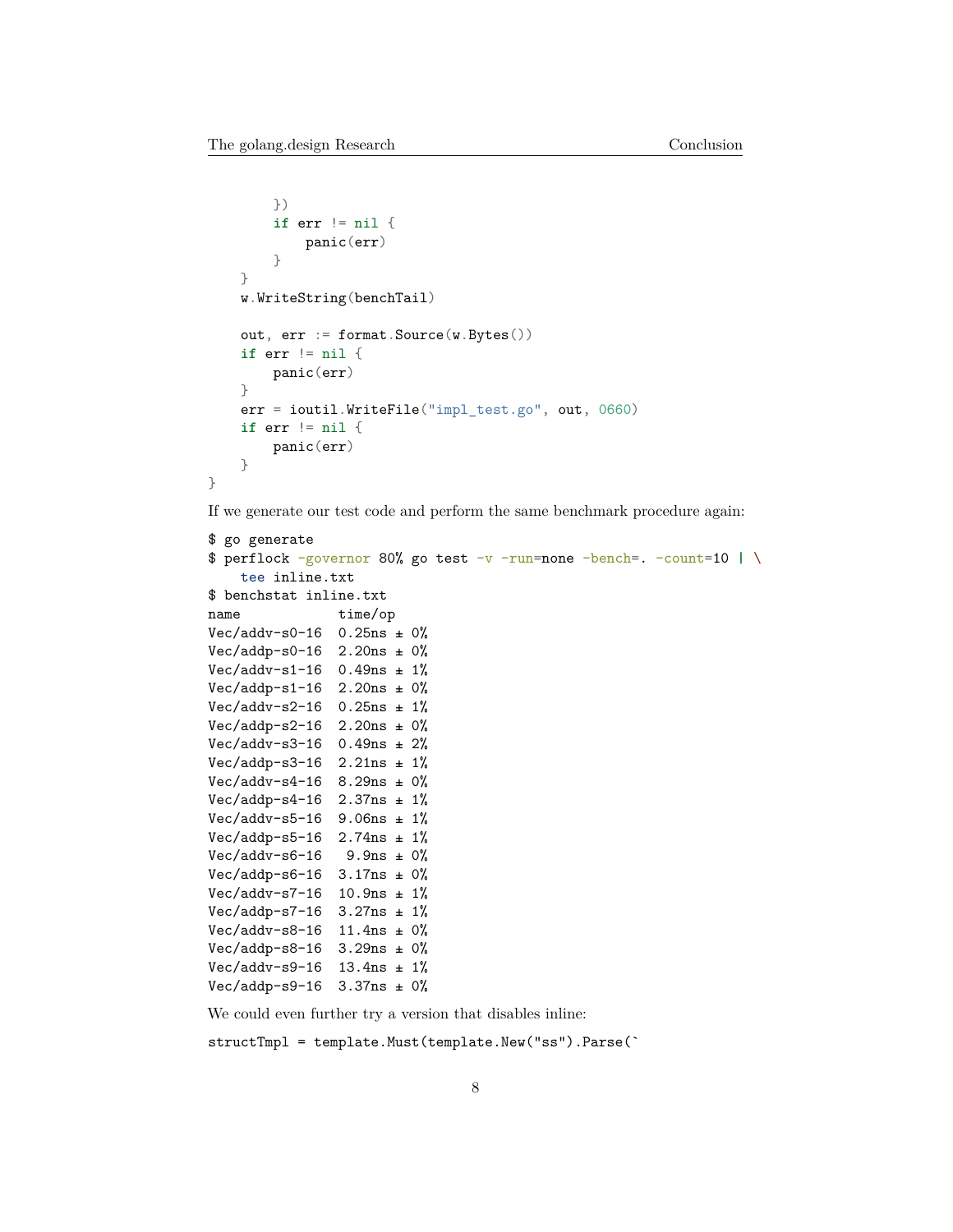```
type {{.Name}} struct {
    {{.Properties}}
}
+//go:noinline
func (s {{.Name}}) addv(ss {{.Name}}) {{.Name}} {
    return {{.Name}}{
        {{.Addv}}
    }
}
+//go:noinline
func (s *{{.Name}}) addp(ss *{{.Name}}) *{{.Name}} {
    {{.Addp}}
    return s
}
`))
```
Eventually, we will endup with the following results:

addv v.s. addp with different number of fields



TLDR: The above figure basically demonstrates when should you pass-by-value or pass-by-pointer. If you are certain that your code won't produce any escape variables, and the size of your argument is smaller than  $4*8 = 32$  bytes, then you should go for pass-by-value; otherwise, you should keep using pointers.

## **References**

<span id="page-8-0"></span>[1] Dave Cheney. Mid-stack inlining in Go. May 2, 2020. [https://dave.cheney.](https://dave.cheney.net/2020/05/02/mid-stack-inlining-in-go) [net/2020/05/02/mid-stack-inlining-in-go](https://dave.cheney.net/2020/05/02/mid-stack-inlining-in-go)